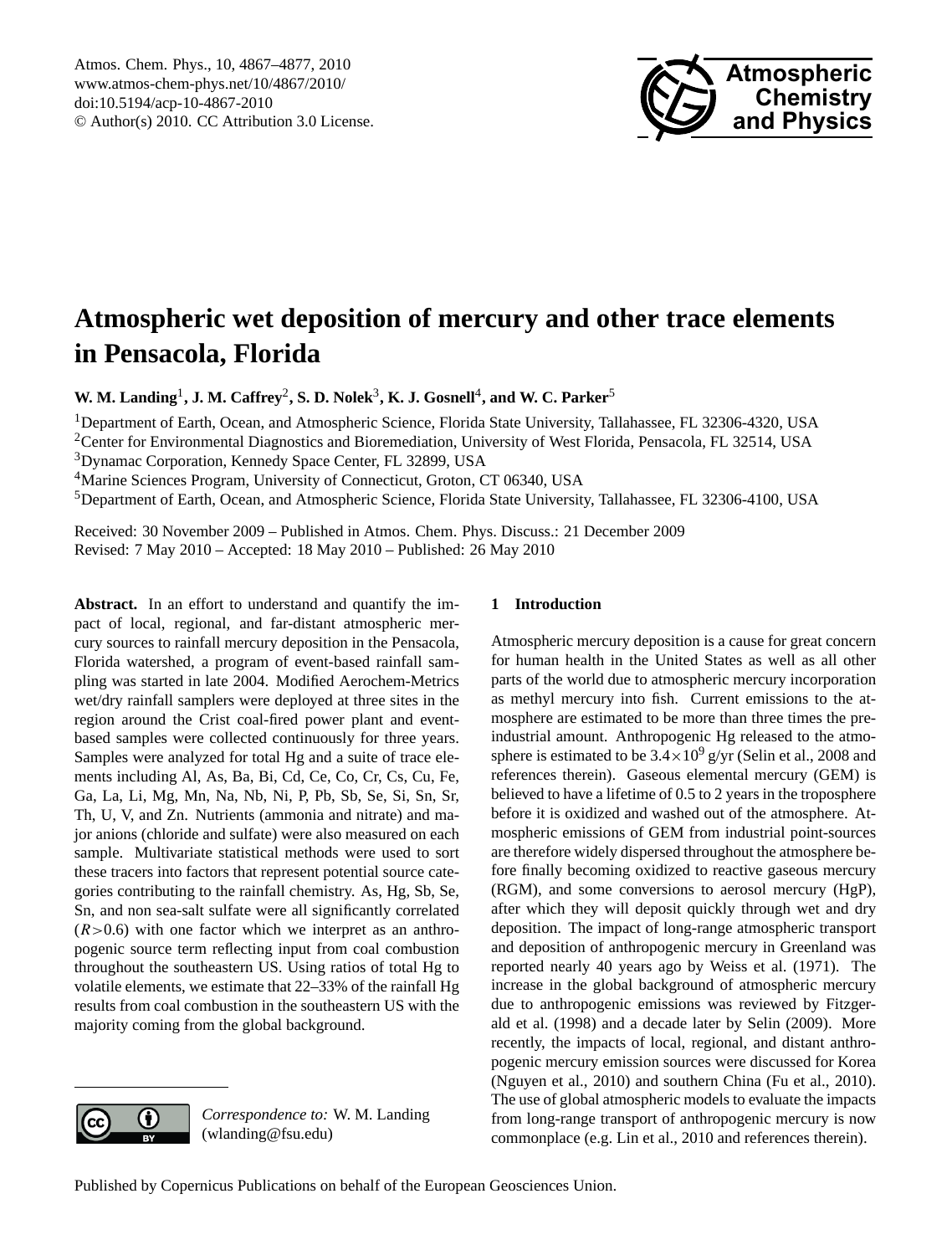Several studies have been conducted in the state of Florida in an effort to determine the influence of regional and global sources of Hg to the watersheds but few have been conducted to determine the effects of known point-source emitters to the local watersheds. One such study was conducted in 1993 over a three-week period in Broward County, Florida (Dvonch et al., 1998). Daily rain event samples were collected and analyzed for total Hg and other trace elements. The samples collected nearest the point source had elevated Hg levels as compared to a control site, suggesting the importance of a local point-source. Using data from the Florida Atmospheric Mercury Study (FAMS), Guentzel et al. (2001) concluded that local sources of atmospheric Hg could only account for about 30–46% of the rainfall deposition of Hg to the Florida Everglades during the same period.

Our study was originally commissioned to evaluate the impact of one particular coal-fired power plant (Gulf Power Company's Crist plant) on rainfall Hg deposition in Pensacola. By sampling individual rain events at three sites over three full years we have identified some important characteristics of the Hg and other chemical tracer concentrations from local and regional emissions, and from long-range transport from far-distant sources (the "global background"). These characteristics include seasonal variation and uniformity of deposition to the watershed. In addition to Hg concentrations in each rain sample, we analyzed a suite of trace elements including the alkali metals and alkaline earth elements, the transition metals, and the rare earth elements. By using multi-element factor analysis we were able to identify at least three factors that can explain greater than 67% of the variance in the data. Those factors include mineral dust, seasalt aerosols, and an anthropogenic factor that explains much of the variance for As, Hg, Sb, Se, Sn, and non sea-salt sulfate (nss-SO4); species that are commonly associated with coal combustion. Our data suggest that coal combustion in the southeastern US pollutes the regional airshed with these volatile tracers, but that the majority of the rainfall Hg appears to be derived from the "global background" of RGM and HgP produced via GEM oxidation.

#### **2 Study area**

This research was conducted as part of the Partnership for Environmental Research and Community Health (PERCH) in order to quantify the atmospheric deposition (in rainfall) of Hg and trace elements to the Pensacola Bay watershed. There are numerous potential local, regional, and distant sources for Hg and other trace elements in rainfall. It was shown by Fu and Winchester (1994) that the entire southeastern US airshed is affected by  $NO<sub>x</sub>$  emissions, primarily from coal-fired power plants. Thus we would expect to find Hg and trace elements associated with coal combustion in Pensacola rainfall.  $NO<sub>x</sub>$  and  $SO<sub>2</sub>$  emissions are dominated by power generation, although  $NO<sub>x</sub>$  emissions are also the result of motor vehicle activity in the region. The Crist plant in Pensacola is estimated to release on the order of 200 lbs of Hg per year to the atmosphere, with about 25% as reactive gaseous mercury (RGM) that should exhibit some local impact. Other sources of Hg to the Pensacola Bay watershed include automobiles, a medical waste incinerator, a paper mill, chemical plants and other manufacturing companies. The paper mill burns coal and releases about 1.9 lbs/year; the other sources combined account for less than 0.06 lbs/year (T. Rogers, Florida Department of Environmental Protection, personal communication, 2010). There are other sources of atmospheric Hg in Alabama and Georgia (and throughout the southeastern US), mostly the result of coal combustion for electricity generation. According to the 2005 EPA air emissions inventory, two nearby counties in Alabama (Mobile and Escambia) were responsible for 780 and 880 lbs. of atmospheric Hg emission.

#### **2.1 Sampling sites and rain sampling equipment**

Rain collectors were installed at three sites between November and December 2004 (Fig. 1) and maintained through December 2007 for event based collection of rain samples using AerochemMetrics model 301 and equivalent Loda model 2001 rain samplers (Fig. 2a). The first collection site is at the Florida Department of Environmental Protection (FDEP) site at the Ellyson Industrial Park located off Scenic Highway in Pensacola (30.5256◦ N, 87.2033◦ W). This site was chosen for its close proximity (about 4.7 km southeast) to the Crist coal fired power plant. The sampler is set on an open raised platform on fenced FDEP property. Event rain collection began at this site in November 2004. The second site is located on the fenced property of Pace Water Systems in Santa Rosa County (30.6023◦ N, 87.19126◦ W). The sampler is set in a remote open area near a small wetland pond. Access to this site is limited to employees of Pace Water Systems and those with permission to enter the site. This site is approximately 5.5 km east-northeast of the power plant. Event rain collection began in December 2004 at this site. The third collection site is about 24.2 km northwest of the power plant on private property in the city of Molino (30.6903◦ N, 87.4103◦ W). This site is remote with very little human disturbance. The sampler is set in an open field with no obstructions within at least 50 feet. Event rain sample collection at this site began in mid-December 2004. This site was chosen because it is often upwind of the Crist power plant, and is impacted by air masses coming out of the southeastern US.

A Plexiglas "splash guard" was attached to the leading edge of the retractable roofs to minimize rain splash contamination of the sample bottles when the roof is retracting (Fig. 2a). The "wet" buckets were modified to hold 3 bottles with Teflon collars and  $0.008 \text{ m}^2$  polycarbonate funnels (Fig. 2b) as in the Florida Atmospheric Mercury Study (Landing et al., 1998). Duplicate 1.0 L FEP Teflon bottles for Hg and trace element analyses were deployed along with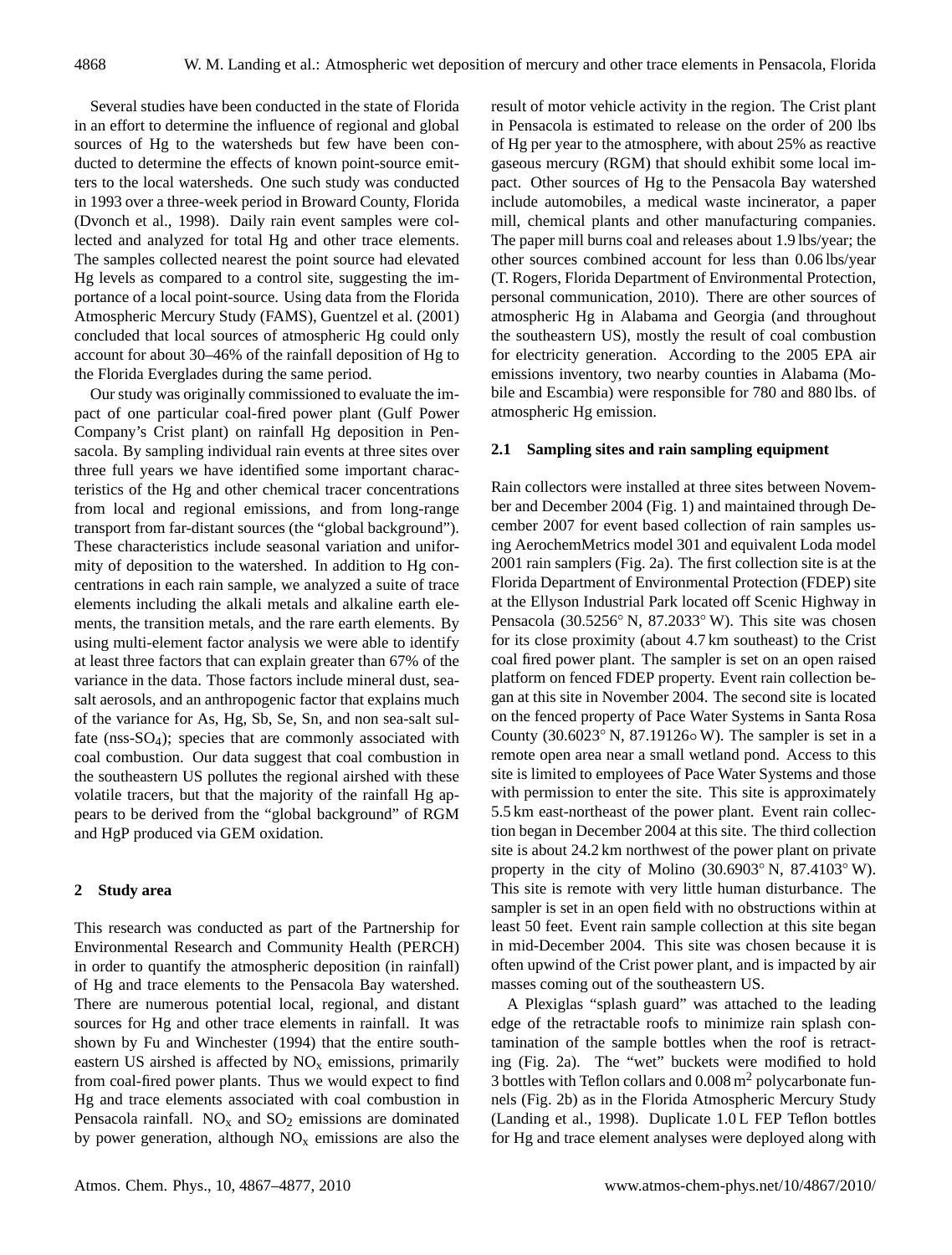a single 1.0 L polyethylene bottle for pH and major ions analysis. About 10% of the deployments had a single Teflon bottle and duplicate polyethylene bottles for pH and major ions in order to acquire duplicate samples for QA/QC purposes. Results for pH, major ions, and nutrients are reported in Caffrey et al. (2010). To avoid damage to the rain samplers, sampling was suspended from 9–26 July 2005 due to Hurricane Dennis. Rain samples were collected within 24 h of 0.5 cm rain events and shipped back to FSU for processing and multi-element analysis. The funnel/collar combination was removed from the receiving bottle, and the receiving bottles were capped, and replaced with freshly cleaned bottles. The funnel/collar combinations were changed every 6 months, or sooner if they appeared to have been soiled by insects, birds, or plant debris. This equipment replacement frequency was shown to be appropriate during the FAMS project (Landing et al., 1998).

#### **3 Analytical methods**

### **3.1 Mercury analysis**

Rain samples (in FEP Teflon bottles) were acidified after return to the FSU clean lab to 0.045 M HCl plus  $0.048$  M HNO<sub>3</sub>, using ultra-pure acids (Optima, Fisher Scientific), then placed in a low wattage UV digestion box (730  $\mu$ watts/cm<sup>2</sup>; 254 nm) for at least 48 h to completely solubilize the collected Hg (Landing et al., 1998). FEP Teflon bottles are about 50% transparent to UVA radiation (254 nm) produced using low pressure Hg vapor lamps. The digested samples were analyzed by cold vapor atomic fluorescence spectroscopy (CVAFS) following EPA method 1631 using a Tekran 2600 Mercury Analyzer. We use ultra-pure HCl and  $HNO<sub>3</sub>$  for sample acidification and UV digestion because the standard oxidant for total dissolved Hg analysis (bromine monochloride; BrCl) is not clean enough for the other trace elements we wish to analyze. Landing et al. (1998) showed that the  $HC1/HNO<sub>3</sub>/UV$  treatment is as effective as BrCl for the analysis of 100% of the total dissolved Hg from rain and freshwater samples.

#### **3.2 ICPMS analysis**

A multi-element analytical program was set up using a Thermo-Finnigan "Element-I" high-resolution magnetic sector ICP-MS. We analyzed for Al, Ba, Bi, Cd, Ce, Co, Cr, Cs, Cu, Fe, Ga, La, Li, Mg, Mn, Na, Nb, Ni, P, Pb, Sb, Si, Sr, Th, U, V, and Zn. An Agilent 7500cs quadrupole ICP-MS equipped with an octopole reaction-collision cell (ORC) was used to measure As, Se, and Sn. Helium gas was used in the ORC for the As and Sn analyses while  $H_2$  gas was used for the Se analyses. All analyses were conducted using external standard solutions (in the same  $HCl+HNO<sub>3</sub>$  matrix as the samples), and the analytical sensitivities were compared to spiked samples (standard additions) to confirm that there



**Fig. 1.** Rainfall sampling sites and atmospheric Hg sources in the Pensacola, Florida area. NADP sites are part of the National Acid Deposition Program; MDN sites are part of the NADP Mercury Deposition Network.

was no signal suppression or enhancement due to slight matrix differences between samples and standards.

Analytical results from duplicate rain samples in the FEP Teflon bottles are shown in Fig. 3 for Hg, As, Se, and Cr. When the concentrations are well above the method detection limits, one finds excellent agreement between the "A" and "B" duplicate samples, as is seen for Hg, As, and Se. One sees greater scatter for Cr about a 1:1 line passing through the data, indicating that the concentrations are approaching the method detection limit (also seen for Hf, Ni, Ta, and Zr). Table 1 shows the reagent and sample processing blanks together with the minimum, maximum, median, and volume-weighted mean (VWM) concentrations for all elements used in further statistical analysis of the data. "Acid Matrix Blanks" refers to the ultrapure 0.045 M HCl plus  $0.048$  M HNO<sub>3</sub> matrix used for all samples and standards. "Bottle Blanks" refers to a processing blank wherein after subsampling for trace element analyses, an FEP Teflon sample bottle was rinsed then filled with ultrapure deionized water and acidified to  $0.045$  M HCl plus  $0.048$  M HNO<sub>3</sub>. These bottles were UV oxidized then subsampled and analyzed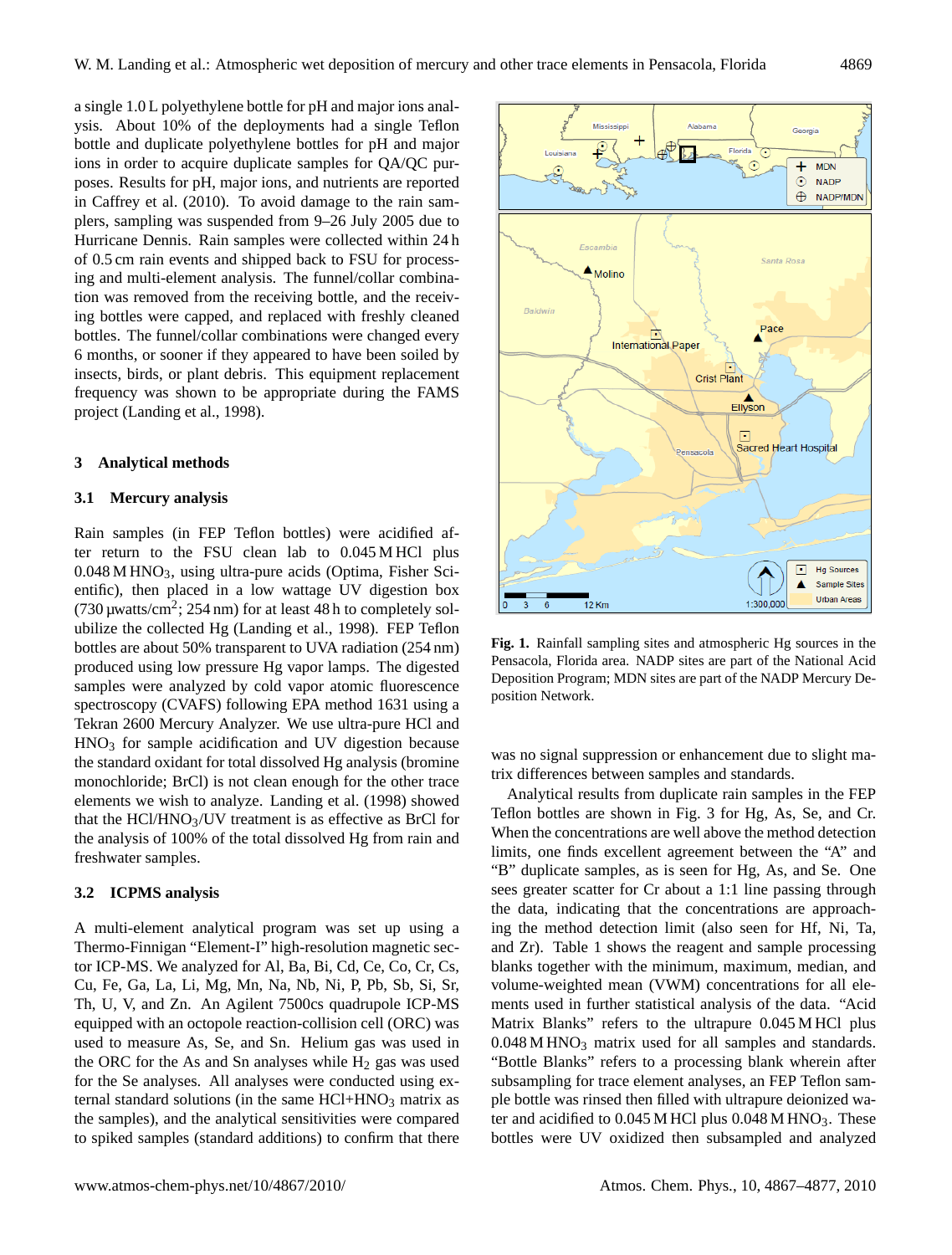

**Fig. 2. (A)** Automated rainfall collector with a 15 cm tall Plexiglas splash guard on the leading edge of the roof to avoid splash contamination during roof retraction (red arrow). **(B)** Modified receiving bucket with three nested receiving bottles connected to 0.008 m<sup>2</sup> polycarbonate funnels using PTFE-Teflon collars.



**Fig. 3.** Comparison of analyses of duplicate (A vs. B) rain samples. Mercury **(A)**, arsenic **(B)**, and selenium **(C)** all show excellent agreement with data well above the detection limits. Chromium **(D)** shows greater scatter due to concentrations closer to the detection limit.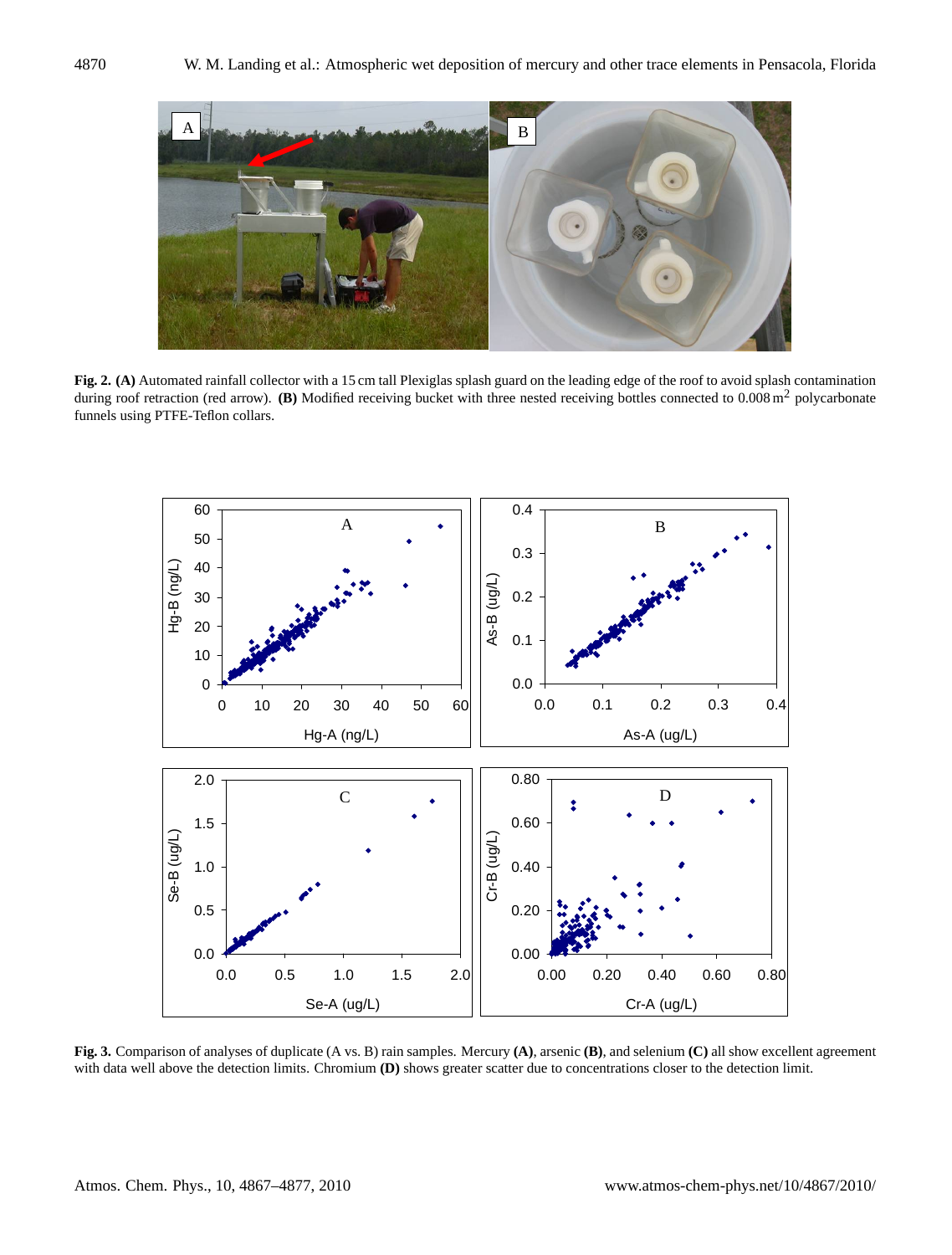|                                                    | <b>Table 1.</b> Analytical information and descriptive statistics. See text for description of each column. VWM = volume weighted mean |  |  |
|----------------------------------------------------|----------------------------------------------------------------------------------------------------------------------------------------|--|--|
| concentration for the three year period 2005–2007. |                                                                                                                                        |  |  |

| Element         | Concentration | Isotope         | Resolution         |        | <b>Acid Matrix Blanks</b> | <b>Bottle Blanks</b> |       | Rain Samples |         |        |            |
|-----------------|---------------|-----------------|--------------------|--------|---------------------------|----------------------|-------|--------------|---------|--------|------------|
|                 | Units         |                 |                    | Mean   | 1 SD                      | Mean                 | 1 SD  | Minimum      | Maximum | Median | <b>VWM</b> |
| $\mathbf{A}$ l  | ppb           | 27              | Medium             | 0.40   | 0.03                      | 0.58                 | 0.23  | 1.54         | 830     | 38.7   | 53.4       |
| As              | ppb           | 75              | ORC/He             | 0.040  | 0.003                     | 0.106                | 0.005 | 0.0440       | 0.610   | 0.162  | 0.194      |
| Ba              | ppt           | 137&138         | Low                | 3.0    | 1.0                       | 4.0                  | 2.0   | 21.2         | 10600   | 694    | 1000       |
| Bi              | ppt           | 209             | Low                | 0.30   | 0.20                      | 0.40                 | 0.20  | 0.0558       | 33.1    | 1.48   | 2.68       |
| Cd              | ppt           | 111             | Low                | 0.94   | 0.45                      | 1.16                 | 0.61  | 0.00107      | 230     | 3.73   | 7.34       |
| Ce              | ppt           | 140             | Low                | 0.22   | 0.11                      | 0.60                 | 0.50  | 2.33         | 1100    | 45.9   | 88.0       |
| Co              | ppb           | 59              | Medium             | 0.0007 | 0.0002                    | 0.001                | 0.001 | 0.00062      | 0.561   | 0.0205 | 0.0298     |
| Cr              | ppb           | 52              | Medium             | 0.006  | 0.002                     | 0.010                | 0.010 | 0.00107      | 3.40    | 0.075  | 0.099      |
| Cs              | ppt           | 133             | Low                | 0.3    | 0.2                       | 0.3                  | 0.2   | 0.149        | 42.4    | 3.23   | 4.02       |
| Cu              | ppt           | 63&65           | Medium             | 0.022  | 0.010                     | 0.066                | 0.010 | 0.00869      | 4.61    | 0.242  | 0.313      |
| Fe              | ppb           | 56              | High               | 0.33   | 0.28                      | 0.51                 | 0.35  | 0.692        | 400     | 15.9   | 26.0       |
| Ga              | ppt           | 69              | Low                | 1.00   | 0.10                      | 1.00                 | 0.10  | 0.0146       | 250     | 31.4   | 36.7       |
| Hg              | ppt           | Total           | <b>CVAFS</b>       | 0.55   | 0.09                      | 0.66                 | 0.18  | 2.87         | 58.3    | 15.1   | 17.3       |
| La              | ppt           | 139             | Low                | 0.41   | 0.11                      | 0.76                 | 0.43  | 2.01         | 470     | 28.4   | 47.6       |
| $\rm Li$        | ppt           | $7\phantom{.0}$ | Medium             | 4.72   | 2.42                      | 11.01                | 3.00  | 2.02         | 470     | 48.7   | 59.3       |
| Mg              | ppt           | 24              | Medium             | 0.162  | 0.004                     | 0.203                | 0.095 | 4.14         | 540     | 53.6   | 100        |
| Mn              | ppb           | 55              | Medium             | 0.002  | 0.001                     | 0.004                | 0.001 | 0.0709       | 12.2    | 0.655  | 1.13       |
| $\rm Na$        | ppb           | 23              | Medium             | 0.63   | 0.23                      | 0.66                 | 0.40  | 30.0         | 5840    | 681    | 985        |
| Nb              | ppt           | 93              | Low                | 0.30   | 0.30                      | $0.80\,$             | 0.30  | 0.112        | 42.9    | 2.02   | 2.58       |
| $\rm Ni$        | ppb           | 60              | Medium             | 0.018  | 0.007                     | 0.014                | 0.006 | 0.0060       | 15.5    | 0.247  | 0.374      |
| $\, {\bf P}$    | ppb           | 31              | Medium             | 0.13   | 0.05                      | 0.28                 | 0.20  | 0.441        | 160     | 4.38   | 6.18       |
| Pb              | ppt           | 208             | Low                | 5.98   | 6.05                      | 5.78                 | 4.60  | 0.436        | 1970    | 226    | 306        |
| ${\rm Sb}$      | ppt           | 121&123         | Low                | 0.40   | 0.30                      | 0.50                 | 0.30  | 3.86         | 180     | 37.2   | 48.3       |
| Se              | ppb           | 78              | ORC/H <sub>2</sub> | 0.020  | 0.003                     | 0.030                | 0.003 | 0.0320       | 1.88    | 0.137  | 0.257      |
| Si              | ppb           | 28              | Medium             | 5.0    | 3.0                       | 6.0                  | 3.0   | 0.855        | 1750    | 47.0   | 75.7       |
| ${\rm Sn}$      | ppb           | 120             | ORC/He             | 0.010  | 0.001                     | 0.040                | 0.004 | 0.0194       | 0.334   | 0.056  | 0.066      |
| $\rm Sr$        | ppt           | 88              | Low                | 4.0    | 1.4                       | 8.0                  | 4.0   | 46           | 6820    | 519    | 860        |
| Th              | ppt           | 232             | Low                | 0.1    | 0.1                       | 0.1                  | 0.1   | 0.301        | 130     | 4.72   | 7.95       |
| U               | ppt           | 238             | Low                | 0.1    | 0.1                       | 0.1                  | 0.1   | 0.0910       | 57.7    | 2.22   | 3.35       |
| $\mathbf V$     | ppb           | 51              | High               | 0.023  | 0.004                     | 0.025                | 0.007 | 0.00563      | 2.83    | 0.198  | 0.274      |
| Zn              | ppb           | 66&68           | Medium             | 0.084  | 0.007                     | 0.088                | 0.045 | 0.0556       | 54.1    | 1.07   | 2.19       |
| NH <sub>3</sub> | ppb           |                 |                    |        | $20\,$                    |                      |       | 6.53         | 1340    | 106    | 125        |
| NO <sub>3</sub> | ppb           |                 |                    |        | 67                        |                      |       | 114          | 4200    | 963    | 925        |
| Cl              | ppb           |                 |                    |        | 85                        |                      |       | 107          | 50 200  | 1100   | 2300       |
| $SO_4$          | ppb           |                 |                    |        | 60                        |                      |       | 129          | 6740    | 1340   | 1530       |
| $nss-SO4$       | ppb           |                 |                    |        | 60                        |                      |       | $\mathbf{1}$ | 6530    | 1120   | 1360       |

identically to the samples, and these are the blanks that were subtracted from the sample data. In general, the Bottle Blanks were slightly higher and slightly less precise than the Acid Matrix Blanks. Using 3 SD as an estimate for the Method Limit of Detection (MLOD), the MLOD was less than 25% of the median concentrations for all elements with the exceptions of Cr (30%), Nb (35%), and ammonia (48%).

## **3.3 Anions and nitrogen species**

Chloride, nitrate, and sulfate were analyzed using EPA Method 300.0 on a Dionex DX500 ion chromatograph. Ammonium was analyzed using the IonPac CS16 column and Dionex protocols (Application Note 141, [http://www.dionex.](http://www.dionex.com/en-us/webdocs/4211-AN141_V15.pdf) [com/en-us/webdocs/4211-AN141](http://www.dionex.com/en-us/webdocs/4211-AN141_V15.pdf) V15.pdf). The blank precision for those analyses are also shown in Table 1. Non sea-salt sulfate (nss-SO4) was calculated by subtracting the sea-salt sulfate fraction (the Na concentration multiplied by the sulfate/Na ratio in seawater), using the assumption that 100% of the Na comes from sea-salt aerosols. Using Al as a tracer for mineral dust, and the Na/Al ratio in the Earth's crust (0.339), we calculate that less than 2% of the Na in our samples results from mineral dust.

## **4 Results**

A total of 225 separate rain events were sampled from 19 November 2004 through 2 January 2008. We observed generally higher rainfall amounts in the Spring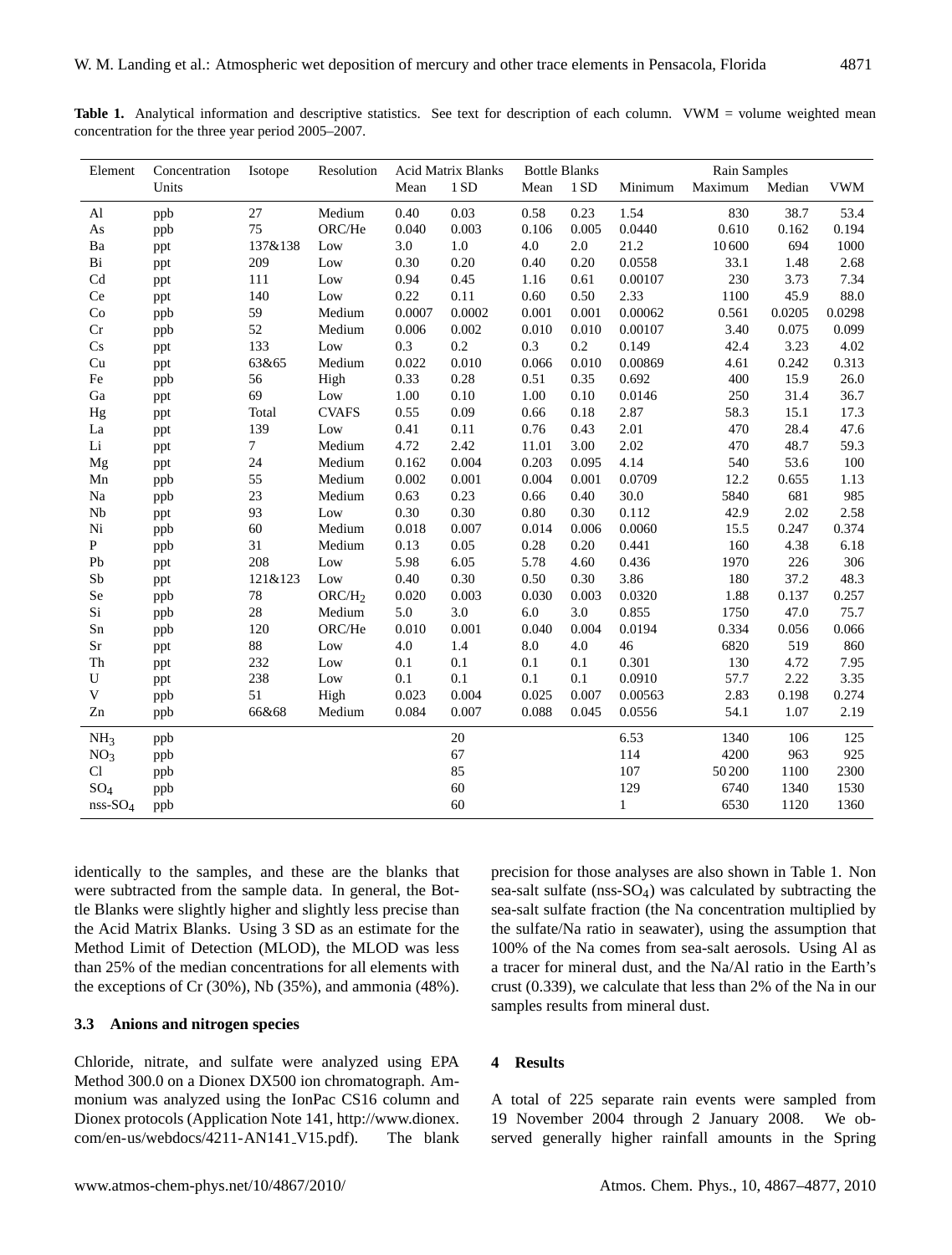

**Fig. 4.** Seasonal comparisons of rainfall fluxes at the three sampling sites in the Pensacola area for Hg **(A)**, Zn **(B)**, and Fe **(C)**. Season 1: December–February. Season 2: March–May. Season 3: June– August. Season 4: September–November. Error bars are ±1 SD of the 3-year mean values.

(March–May), although the annual amount of precipitation was similar at the three sites, and in each year of the study.

Seasonally aggregated rainfall fluxes for Hg, Zn, and Fe for the entire 3 year sampling period are shown for example in Fig. 4. While we see higher rainfall Hg fluxes in Spring and Summer (Fig. 4a), the Hg fluxes are comparable between the three sampling sites, despite the much closer proximity to the Crist power plant of the Ellyson site (4.7 km) relative to the Molino site (24.2 km). Rainfall Hg fluxes were also similar to rainfall Hg fluxes at nearby sites that are part of the NADP/Mercury Deposition Network (see Caffrey et al., 2010).

Rainfall fluxes of Zn were higher at the Ellyson site, which is likely from Zn enriched aerosols due to its heavily urbanized location and the amount of vehicular traffic on the surrounding interstate (I-10) and highways (Fig. 4b). The rainfall fluxes of Fe are shown as an example of the impact of mineral dust aerosols (Fig. 4c). During the Spring and Summer months, mineral dust from arid regions in Africa is uplifted into the dry Saharan Air Layer and makes its way within 7–10 days across the North Atlantic where it impacts Florida and the eastern Gulf of Mexico (e.g. Prospero, 1999). During those months, we see higher rainfall fluxes of Fe (and other trace elements associated with mineral dust; Si, Al, Mn, Cs, La, Ce – and the other rare earth elements – Th, and U). We also see no dramatic differences between the three sites, indicating that the mineral dust is more likely the result of long-range transport rather than locally-generated soil dust from agricultural practices. A very similar pattern of summertime mineral dust deposition was reported for wet deposition rain samples from the Florida Everglades (Landing et al., 1995) and more recently by Trapp et al. (2009) at the RSMAS/UM facility on Virginia Key, Florida.

There are significant inter-element relationships in our dataset that appear to reflect source categories for various aerosol types. Supporting the previous conclusions regarding mineral dust transport and deposition, Fig. 5a shows the very strong correlation between the wet deposition of Fe and Al  $(R^2=0.93)$ . The slope of the regression line  $(0.56\pm0.01 \text{ g/g})$ is within the range of Fe/Al mass ratios reported for the Earth's crust  $(0.63\pm0.10 \text{ g/g})$ . Correlation coefficients  $(R)$ greater than 0.7 were also found between Al and Ba, Ce, Cs, La, Mn, Nb, Si, Th, and U. Figure 5b shows the strong correlation between Sr and Mg ( $R^2$ =0.85). The slope of the regression line  $(0.0062 \pm 0.0002)$  is very close to the seawater ratio of 0.0061. Correlation coefficients greater than 0.7 were found between Na, Mg, and Sr, as these are all indicators of the input of sea-salt aerosols.

Multi-element data of this type are often evaluated using multi-variate statistical methods such as factor analysis or positive matrix factorization. We used SPSS Statistics 17.0 to analyze the data using factor analysis (with Varimax rotation). Varimax rotation was used because it maximizes the variance of the squared factor loadings. It tends to produce a simple structure in the retained factors such that each chemical species is associated with one or a few factors, thus the interpretation of the factors is more straightforward. Since Varimax is an orthogonal method, the factors remain uncorrelated. We used the flux data set rather than the concentration data set since small volume rain events often have high concentrations of many elements and this can skew the analysis. Because factor analysis assumes normally distributed data, the flux data set was log-transformed then tested for normality using the Kolmogorov-Smirnov Statistic with Lilliefor's Significance (SPSS 17.0). The p values are reported in Table 2, showing that only the Cd flux data set  $(p=0.006)$ was significantly different from a normal distribution. As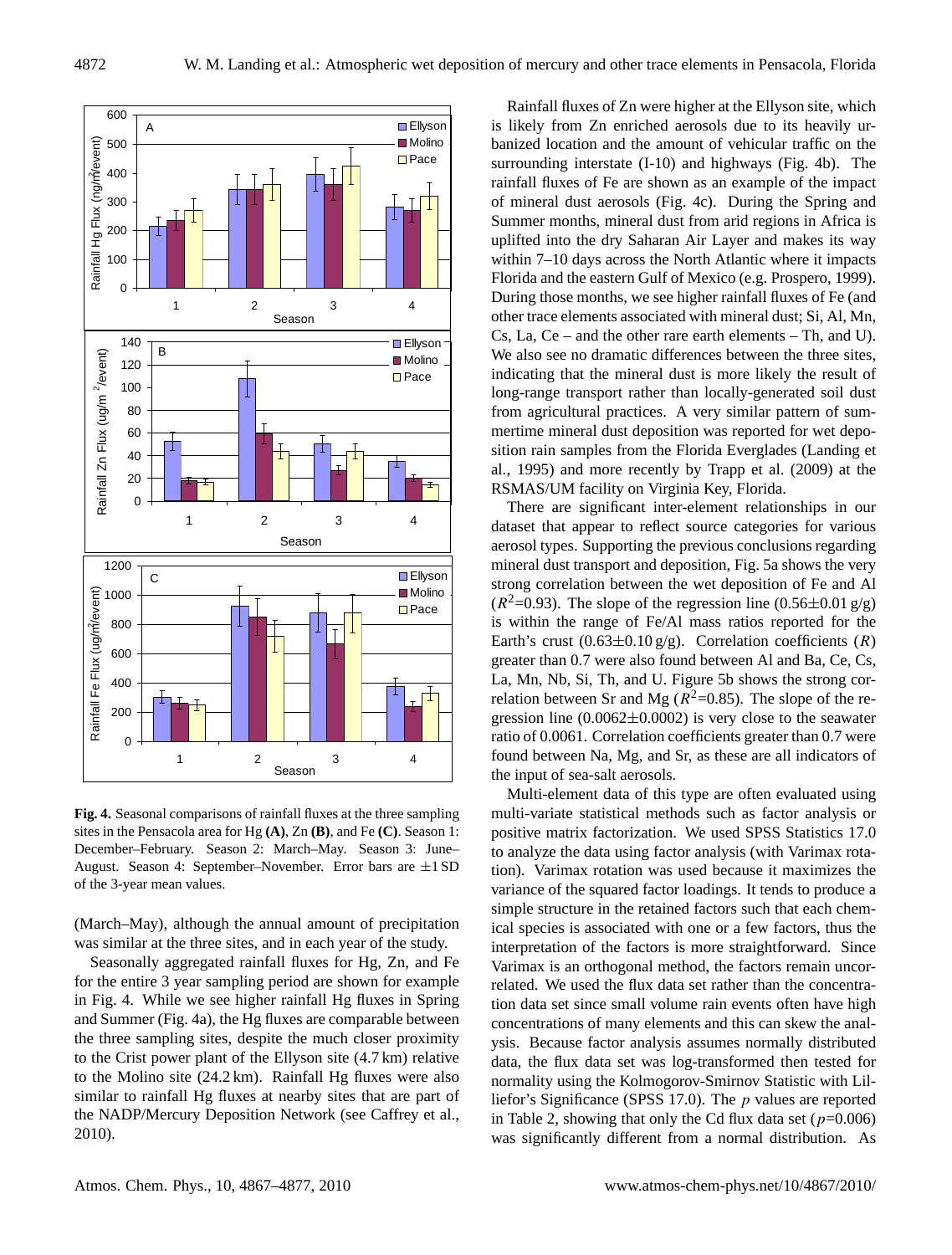**Table 2.** Varimax rotated factor matrix of the log-transformed rainfall flux data using SPSS Statistics 17.0. The Kolmogorov-Smirnov statistic with Lilliefors' Significance was used to test for normality in the log-transformed flux data. None of the data distributions, except Cd ( $p=0.006$ ), were significantly different from normal distributions. Factor loadings are equivalent to R correlation coefficients. R values greater than 0.6 are highlighted.

|                     | K/S<br>$\boldsymbol{p}$ | Factor 1<br>Loading | Factor 2<br>Loading | Factor 3<br>Loading |
|---------------------|-------------------------|---------------------|---------------------|---------------------|
| Log Hg              | 0.711                   | 0.268               | 0.703               | 0.128               |
| Log As              | 0.945                   | 0.089               | 0.833               | 0.283               |
| Log Se              | 0.906                   | 0.129               | 0.805               | 0.262               |
| Log Sb              | 0.489                   | 0.389               | 0.807               | 0.193               |
| Log Sn              | 0.835                   | 0.047               | 0.714               | 0.252               |
| Log Na              | 0.283                   | 0.059               | 0.408               | 0.731               |
| Log NH <sub>3</sub> | 0.638                   | 0.374               | 0.743               | 0.215               |
| Log NO <sub>3</sub> | 0.765                   | 0.444               | 0.637               | 0.127               |
| Log Cl              | 0.950                   | $-0.097$            | 0.403               | 0.609               |
| Log SO <sub>4</sub> | 0.920                   | 0.152               | 0.729               | 0.332               |
| Log nss $SO_4$      | 0.200                   | 0.053               | 0.676               | 0.124               |
| Log Al              | 0.766                   | 0.939               | 0.132               | 0.013               |
| Log Ba              | 0.939                   | 0.650               | 0.357               | 0.141               |
| Log Bi              | 0.986                   | 0.502               | 0.614               | 0.140               |
| Log Cd              | 0.006                   | 0.248               | 0.247               | 0.311               |
| Log Ce              | 0.966                   | 0.942               | 0.268               | 0.078               |
| Log Co              | 0.720                   | 0.550               | 0.252               | 0.175               |
| Log Cr              | 0.986                   | 0.601               | 0.126               | 0.116               |
| Log Cs              | 0.838                   | 0.876               | 0.275               | 0.163               |
| Log Cu              | 0.984                   | 0.455               | 0.561               | 0.190               |
| Log Fe              | 0.370                   | 0.956               | 0.161               | 0.048               |
| Log Ga              | 0.138                   | 0.375               | 0.345               | 0.349               |
| Log La              | 0.951                   | 0.920               | 0.324               | 0.122               |
| Log Li              | 0.183                   | 0.530               | 0.360               | 0.285               |
| Log Mg              | 0.853                   | 0.235               | 0.256               | 0.924               |
| Log Mn              | 0.817                   | 0.857               | 0.375               | 0.184               |
| Log Nb              | 0.892                   | 0.693               | 0.299               | 0.216               |
| Log Ni              | 0.214                   | 0.157               | 0.343               | 0.223               |
| Log P               | 0.921                   | 0.472               | 0.477               | 0.186               |
| Log Pb              | 0.705                   | 0.501               | 0.586               | 0.261               |
| Log Si              | 0.752                   | 0.879               | $-0.040$            | 0.128               |
| Log Sr              | 0.912                   | 0.459               | 0.335               | 0.808               |
| Log Th              | 0.928                   | 0.943               | 0.079               | 0.038               |
| Log U               | 0.946                   | 0.836               | 0.357               | 0.270               |
| Log V               | 0.800                   | 0.396               | 0.439               | 0.350               |
| Log Zn              | 0.520                   | 0.390               | 0.540               | 0.215               |

will be discussed below, exclusion of the Cd data from the factor analysis did not alter our conclusions.

The analysis showed 6 factors with eigenvalues greater than 1.0. The first three factors accounted for 67% of the variance in the data, while the next three factors accounted



**Fig. 5.** Scatter plots of the rainfall flux data for Fe vs. Al, reflecting the contribution from mineral dust **(A)**, and Sr vs. Mg, reflecting the contribution from sea salt aerosols **(B)**. Correlation coefficients  $(R<sup>2</sup>)$  are from linear regression analysis. All flux units are  $\mu$ g/m<sup>2</sup> per rain event.

for less than 5% (each) of the variance. We re-ran the analysis while reducing the number of factors from 6, to 5, to 4, and finally to 3 (Table 2). The same associations between the various chemical tracers and these first three factors were observed in each of these analyses. Since we are employing factor analysis as an exploratory, rather than a confirmatory technique, the choice of how many factors to retain is less critical. Our final selection is based on a number of considerations: eigenvalues, scree plots, broken stick modeling, percentage of variance and interpretability. Because there is no universally accepted method of making this decision and our primary interest is in characterizing potential sources, interpretability is considered most important. We recognize that the number of factors retained will influence the outcome of the Varimax rotation. The results shown are those deemed most representative and informative from several analyses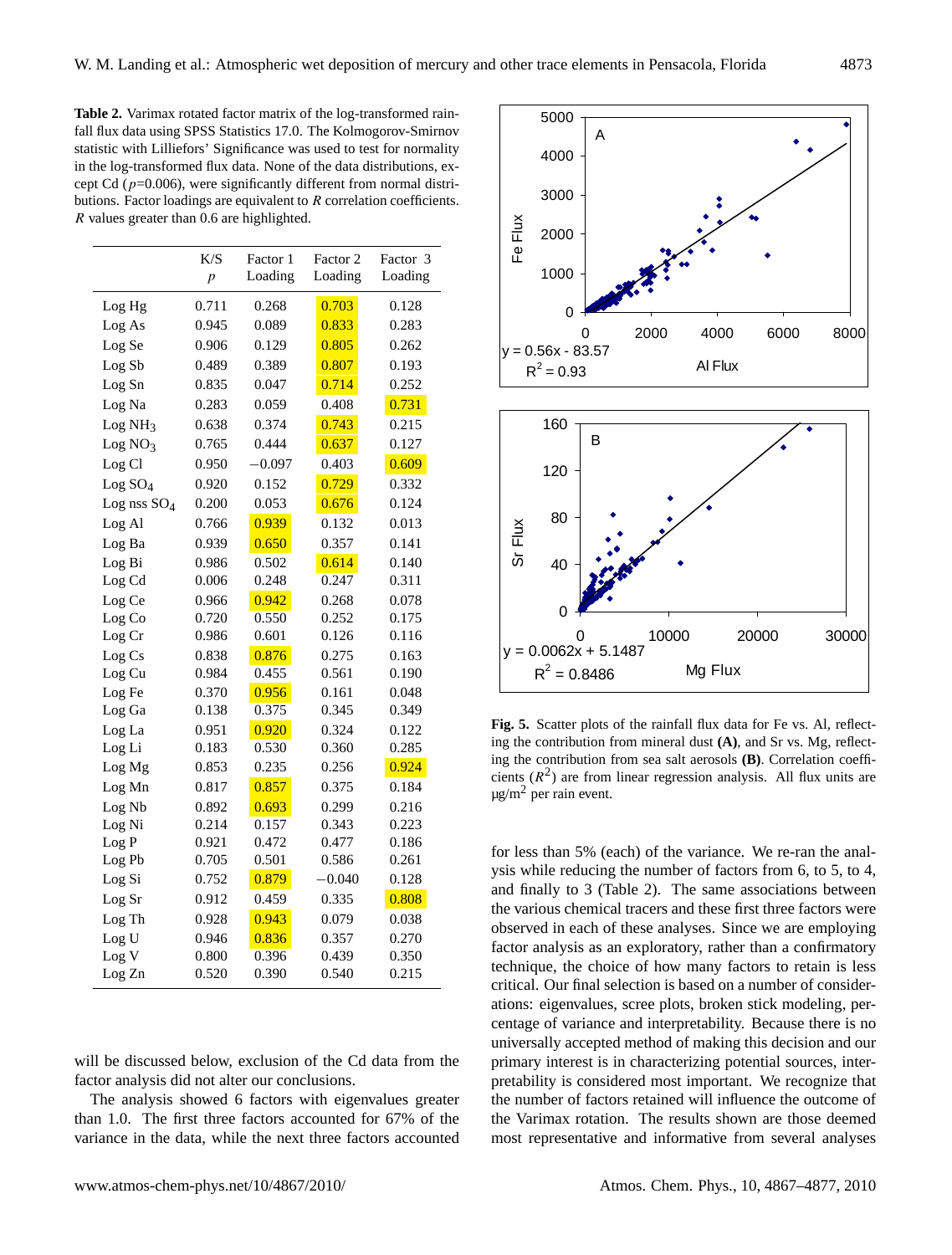

**Fig. 6.** Scatter plots of the rainfall flux data for As vs. Hg **(A)**, Se vs. Hg  $(B)$ , and Sb vs. Hg  $(C)$ . Correlation coefficients  $(R^2)$  are from linear regression analysis. All flux units are  $\mu$ g/m<sup>2</sup> per rain event. Log axes are used to display the full range of the data.

retaining and rotating different numbers of factors, as determined by application of all the criteria listed above.

Factor 1 accounts for 32% of the variance and is clearly related to the mineral dust flux, since we see high  $R$  values (greater than 0.6) for Al, Ba, Ce, Cs, Fe, La, Mn, Nb, Si, Th, and U. Factor 2 accounts for 24% of the variance and appears to be related to anthropogenic pollution and shows high  $R$  values for Hg, As, Se, Sb, Sn, and nss-SO<sub>4</sub>. We interpret this component to reflect input from atmospheric emissions during coal combustion (to be discussed later). By calculating the apparent Hg fluxes associated with Factor 2 for each rain event and summing these estimated fluxes over the entire 3-year period, we can estimate that  $43\pm10\%$  of the Hg flux was associated with this factor. Factor 3 accounts for 11% of the variance and obviously reflects the input of seasalt aerosols, with high correlations between Na, Mg, and Sr. Removing Cd from the factor analysis (because of the lack of normality in the log-transformed flux data set) did not alter these results. Removing Cr from the factor analysis (due to the lower duplicate sample precision) also did not alter the results. In support of the factor analysis results and interpretation, Fig. 6 shows scatter plots of the fluxes of As vs. Hg, Se vs. Hg, and Sb vs. Hg. Figure 7 shows scatter plots of the fluxes of Sn vs. Hg and nss-SO<sup>4</sup> vs. Hg. All of the linear regressions between the fluxes of these tracers and Hg fluxes are highly significant ( $p < 0.001$ ).

#### **5 Discussion**

Because of the negative human health effects from Hg exposure, the various states and the US EPA are all working on reducing anthropogenic Hg emissions within the US with the goal of reducing atmospheric Hg deposition. A recent analysis of the global Hg cycle (Selin et al., 2008) suggests however that only 20% of the Hg deposition over the USA is due to North American (primarily USA) industrial emissions, while 31% is due to sources outside the USA. They also concluded that 32% of the Hg deposition was due to the natural Hg cycle and that 16% was the result of legacy anthropogenic Hg accumulated in soils and the oceans. The recent REMSAD analysis conducted by the EPA (REMSAD, 2008) reaches a similar conclusion, that greater than 50% of the atmospheric Hg deposition across the USA is due to Hg emissions outside the USA. The data from the Florida Atmospheric Mercury Study in the mid-1990s, the more recent NADP/MDN data, and the recent modeling studies all suggest that there is a large long-range transport (or "global background") component to rainfall Hg deposition in Florida and along the coast of the northeastern Gulf of Mexico, especially during the summer months. Guentzel et al. (2001) concluded that less than 30–46% of the rainfall Hg in the Florida Everglades was due to local and regional emissions, and that over 50% was due to long-range transport from distant sources that have merged into what is referred to as "the global background". Guentzel et al. (2001) further showed that their data were consistent with Hg transport (and oxidation to RGM and HgP) in the northeast trade winds, which sweep across southern Florida and up into the northeastern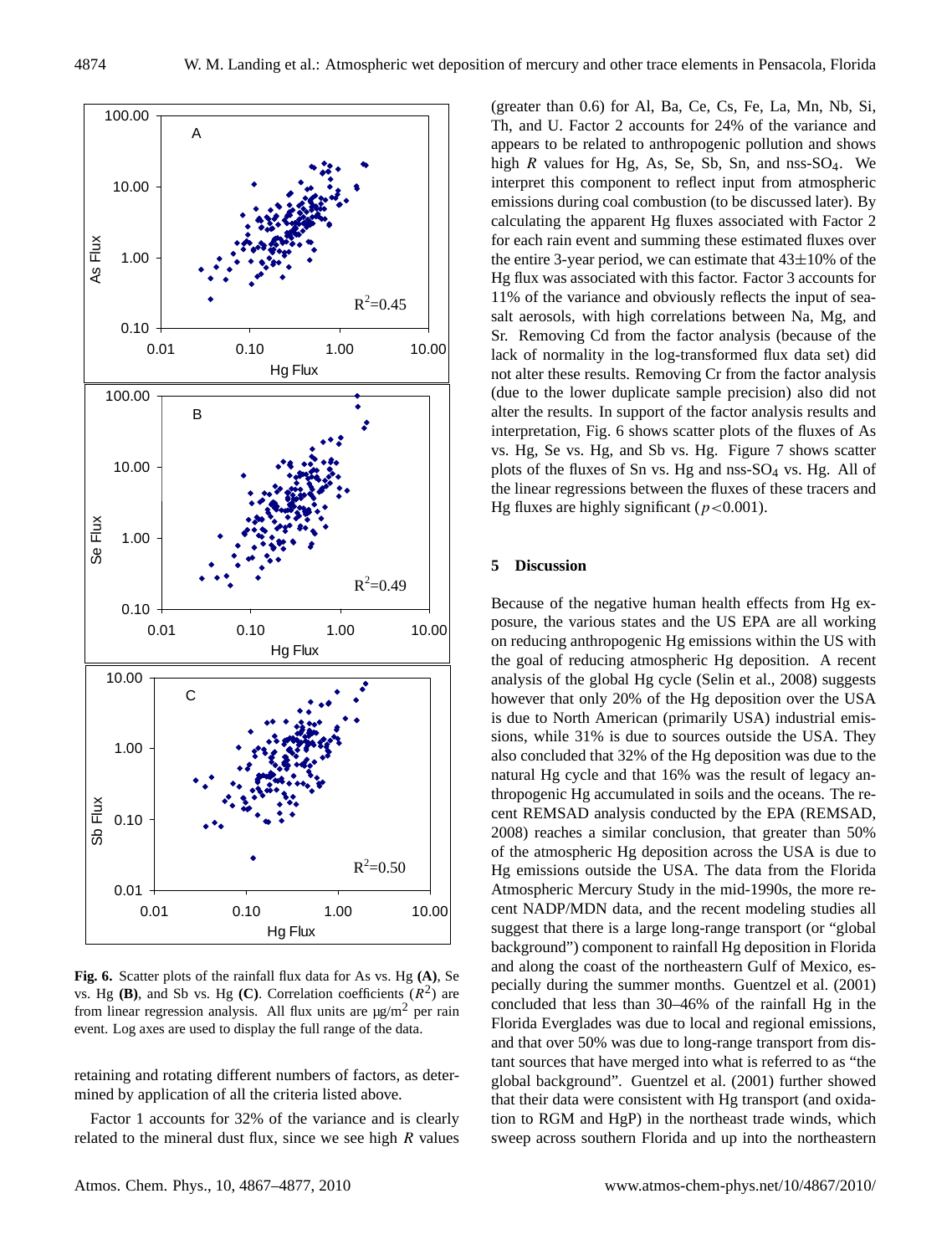Gulf of Mexico during the period from June through September. They suggested that these air masses were efficiently scrubbed by the tall convective thunderstorms common to this region because both the concentrations and fluxes of rainfall Hg increased during the summer months. Our observation of higher than average rainfall Hg deposition in Spring and Summer (Fig. 4a) suggests that long-range transport of Hg may dominate rainfall Hg deposition during those months in our study area as well.

The relatively long residence time of gaseous elemental mercury (GEM) in the troposphere (∼6–24 months) allows GEM to be transported very long distances before it is ultimately oxidized to reactive gaseous mercury (RGM), some of which becomes associated with aerosols. The aerosol Hg and RGM from the "global background", as well as from regional (within 1,000 km) and local (within 100 km) emission sources, have residence times on the order of days and are quickly removed by wet and dry deposition. Other primary aerosol, secondary aerosol, and reactive gaseous pollutants should also deposit relatively quickly, thus any given rain event will include contributions from these other pollutant tracers mostly from local and regional sources while Hg contributions would come from local, regional, and far-distant sources (i.e. the global background).

We can use our data to estimate the fraction of rainfall Hg that results from various anthropogenic activities, namely coal combustion. For this estimation, we assume that rain samples from our study include chemical tracers such as volatile elements (As, Sb, Se, Sn, and nss-SO4) that will primarily reflect the contributions of those tracers from local and regional coal combustion. This assumption is supported by the 2005 EPA Hg emissions inventory, which shows that we have very little metal ore smelting in the southeastern US that would also contribute to volatile element emissions. This inventory also reports that Hg emissions from Florida and the surrounding five states (Mississippi, Tennessee, Alabama, Georgia, and South Carolina) average 36–41% RGM (oxidized Hg) and <10% particulate Hg. Our rain samples should therefore contain aerosol and reactive Hg from local and regional sources, but could be dominated at times by RGM and HgP produced from the relatively slow oxidation of GEM derived from the global background (Selin et al., 2008; REMSAD, 2008). Thus, we would expect to find higher Hg/volatile element ratios in rain samples when the contribution of Hg from the global background is greater. Lower Hg/volatile element ratios would be expected when the contribution from local plus regional coal combustion dominates. In our samples, we found the lowest Hg/As, Hg/Sb, Hg/Se, Hg/Sn and Hg/nss-SO<sup>4</sup> ratios in the November-March period, when transport of "background" Hg associated with the northeast trade winds would be at its minimum and when continental air masses (winter cold fronts) carrying volatile elements emitted from local and regional coal combustion frequently sweep across the region.



**Fig. 7.** Scatter plots of the rainfall deposition data for Sn vs. Hg **(A)**, and nss-SO<sub>4</sub> vs. Hg **(B)**. Correlation coefficients  $(R^2)$  are from linear regression analysis. All flux units are  $\mu$ g/m<sup>2</sup> per rain event. Log axes are used to display the full range of the data.

With these concepts in mind, we can use Eq. (1) to estimate the fraction of rainfall Hg that might be due to local and regional emissions from coal combustion:

$$
\frac{\text{MHg from coal}}{\text{Annual VE deposition} \times (\text{Hg/VE}) \text{minimum}} \times 100
$$
\n
$$
\frac{\text{Annual WB deposition}}{\text{Annual Hg deposition}} \times 100
$$

When using this equation, we assume that 100% of the deposition of the volatile elements As, Sb, Se, Sn, and nss-SO<sup>4</sup> (Annual VE deposition) comes from local plus regional coal combustion, and that the lowest Hg/volatile ratios ((Hg/VE)minimum) represent the impact of this source term on our rain sample chemistry. The Annual VE deposition term is perhaps slightly overestimated since there must surely be other sources of volatile elements in our study area. The (Hg/VE)minimum ratios may also be overestimated since there will surely be contributions of "background" Hg, however small, even during the winter months. However, this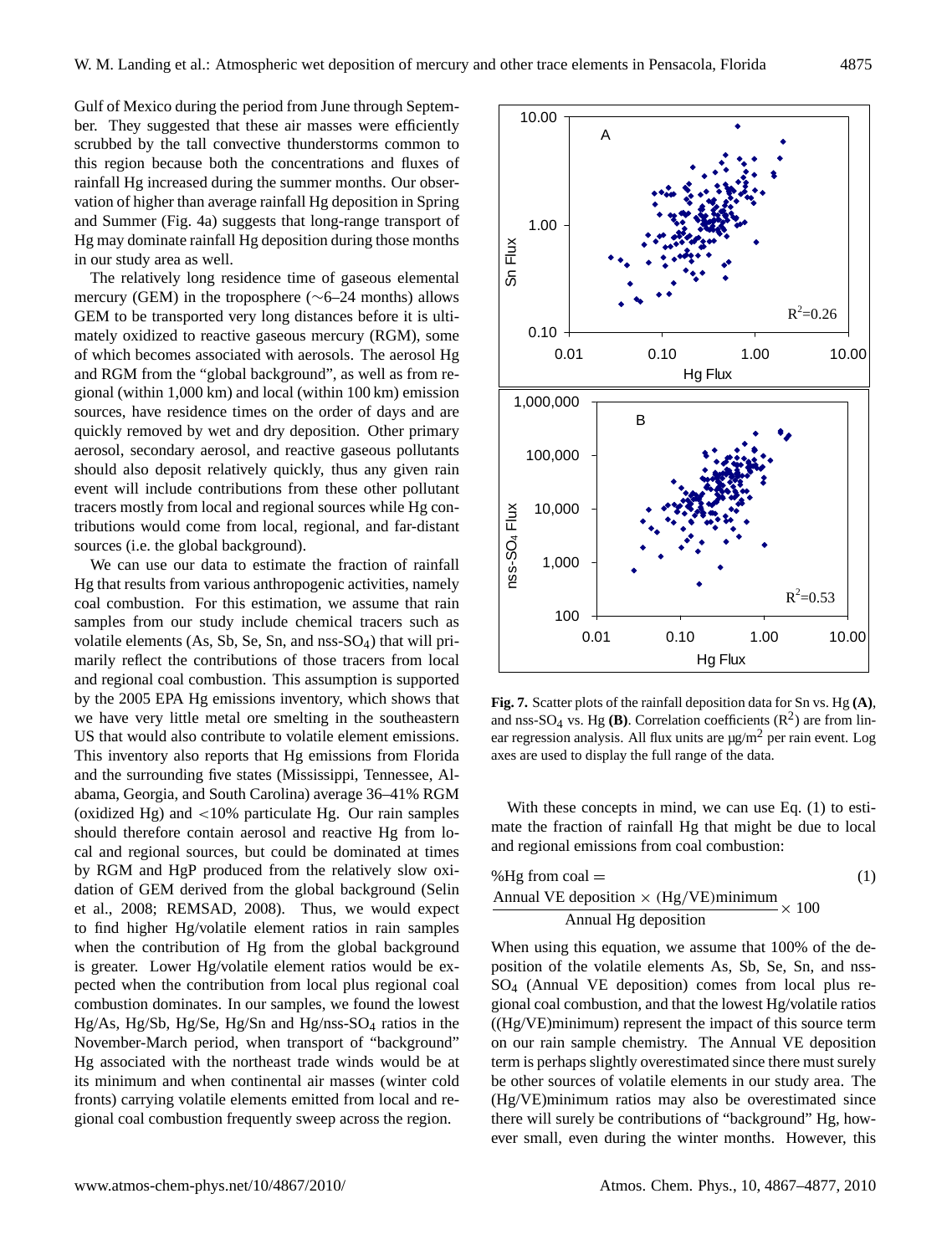**Table 3.** Minimum Hg/volatile element mass ratios used with Eq. (1) to estimate the fraction of rainfall Hg due to coal combustion in the southeastern US.

| <b>Volatile Tracer</b> | Minimum Hg/VE ratio     | %Hg from Coal<br>Combustion |
|------------------------|-------------------------|-----------------------------|
| As                     | $0.028 \pm 0.008$ (g/g) | $31 + 9$                    |
| Sb                     | $96\pm21$ (g/g)         | $27 + 6$                    |
| Se                     | $22\pm 5$ (g/g)         | $33 + 8$                    |
| Sn                     | $58\pm 8$ (g/g)         | $22 + 3$                    |
| $nss-SO4$              | $3.1 \pm 0.9$ (µg/g)    | $31 + 9$                    |

particular overestimation is partly cancelled by the fact that the VE denominator in these Hg/VE ratios includes some input of volatile elements from sources other than coal combustion. Correcting the Hg and volatile element fluxes for the contribution from mineral dust does not make a significant difference since that contribution is less than 1.9% for these elements (i.e. they are all greater than 98% "excess").

The average of the ten lowest Hg/volatile ratios was used to constrain the (Hg/VE)minimum value, and the Annual VE and Annual Hg deposition values were calculated from our data. Table 3 shows the results of these calculations, which suggest that from 22–33% of the rainfall Hg deposition at our sites in the Pensacola region can be attributed to local and regional coal combustion. These estimates are consistent with the REMSAD modeling results (using the 2001 EPA Hg emissions inventory) which suggested that 22% of the total atmospheric (wet plus dry) Hg deposition in the Pensacola area was due to local and regional sources, with 78% coming from the global background (D. Atkinson, US EPA, personal communication, 2010). These estimates are somewhat lower than, but not inconsistent with, the factor analysis results where we estimated that  $43\pm10\%$  of the rainfall Hg deposition was associated with the factor we believe reflects emissions from local and regional coal combustion (Factor 2, Table 2).

In conclusion, our data support a conceptual model that long-range transport and slow oxidation of gaseous elemental Hg are responsible for the majority of the rainfall deposition of Hg in the Pensacola region, and that local and regional coal combustion contribute a smaller fraction. We cannot identify any one particular emissions source with our data analysis, however we believe we have been able to identify at least one anthropogenic source category for rainfall Hg via its statistically significant associations with a set of other volatile chemical tracers.

We are currently investigating the relationships between meteorological conditions (air-mass trajectories and storm characteristics) and our rainfall tracer data. This will be the subject of future publications.

*Acknowledgements.* This study was a component of the "Assessment of Environmental Pollution and Community Health in Northwest Florida", supported by a subcontract to Florida State University under the US EPA Cooperative Agreement award X-9745502 to the University of West Florida (Project Director: K. Ranga Rao). The first 1.5 years of data were used in the MS Thesis of Sara Cleveland (Cleveland, 2006). We thank Fran Aftanas, Nathaniel Davila, Autumn Dunn, Elizabeth Gaige, Brad Kuykendall, Tanner Martin, Melissa Overton, and Pam Vaughan for their assistance in field collections. We thank Nishanth Krishnamurthy, Jan Macauley, Jeremy Bosso and the Wetland Research Laboratory for laboratory analyses. The Florida Department of Environmental Protection, Pace Water Systems, and Carol Hatcher provided access to sampling sites. We thank Jessie Brown for her assistance with the database development.

Edited by: K.-H. Kim

## **References**

- Caffrey, J. M., Landing, W. M., Nolek, S. D., Gosnell, K., Bagui, S. S., and Bagui, S. C.: Atmospheric deposition of mercury and major ions to the Pensacola Bay (Florida) watershed: spatial, seasonal, and inter-annual variability, Atmos. Chem. Phys. Discuss., 10, 4593–4616, doi:10.5194/acpd-10-4593-2010, 2010.
- Chang, M. E., Baumann, K., Bostrom, A., and Russell, A.: PERCH Air Quality Study: an assessment of particulate matter, ozone, and air toxics in Escambia and Santa Rosa Counties, Final Report, Partnership for Community Health and Environmental Research, [http://cure.eas.gatech.edu/](http://cure.eas.gatech.edu/~chang/perch/)∼chang/perch/, last access: 25 May 2010, 2007.
- Cleveland, S. D.: Atmospheric mercury input to the Pensacola Bay watershed, A thesis submitted to the Department of Oceanography in partial fulfillment of the requirements for the degree of Master's of Science Degree Awarded: Fall semester, 2006.
- Dvonch, J. T., Graney, J. R., Marsik, F. J., Keeler, G. J., and Stevens, R. K.: An investigation of source-receptor relationships for mercury in south Florida using event precipitation data, Sci. Total Environ., 213, 95–108, 1998.
- Fitzgerald, W. F., Engstrom, D. R., Mason, R. P., and Nater, E. A.: The case for atmospheric mercury contamination in remote areas, Environ. Sci. Technol., 32(1), 1–7, 1998.
- Fu, J.-M. and Winchester, J. W.: Sources of nitrogen in three northern Florida watersheds: Mainly atmospheric deposition, Geochim. Cosmochim. Ac., 58, 1581–1590, 1994.
- Fu, X. W., Feng, X., Dong, Z. Q., Yin, R. S., Wang, J. X., Yang, Z. R., and Zhang, H.: Atmospheric gaseous elemental mercury (GEM) concentrations and mercury depositions at a high-altitude mountain peak in south China, Atmos. Chem. Phys., 10, 2425– 2437, doi:10.5194/acp-10-2425-2010, 2010.
- Guentzel, J. L., Landing, W. M., Gill, G. A., and Pollman, C. D.: Processes influencing rainfall deposition of mercury in Florida: The FAMS Project (1992–1996), Environ. Sci. Technol., 35, 863–873, 2001.
- Landing, W. M., Perry Jr., J. J., Guentzel, J. L., Gill, G. A., and Pollman, C. D.: Relationships between atmospheric deposition of trace elements, major ions and mercury in Florida: The FAMS project (1992–1993), Water Air Soil Poll., 80, 343–352, 1995.